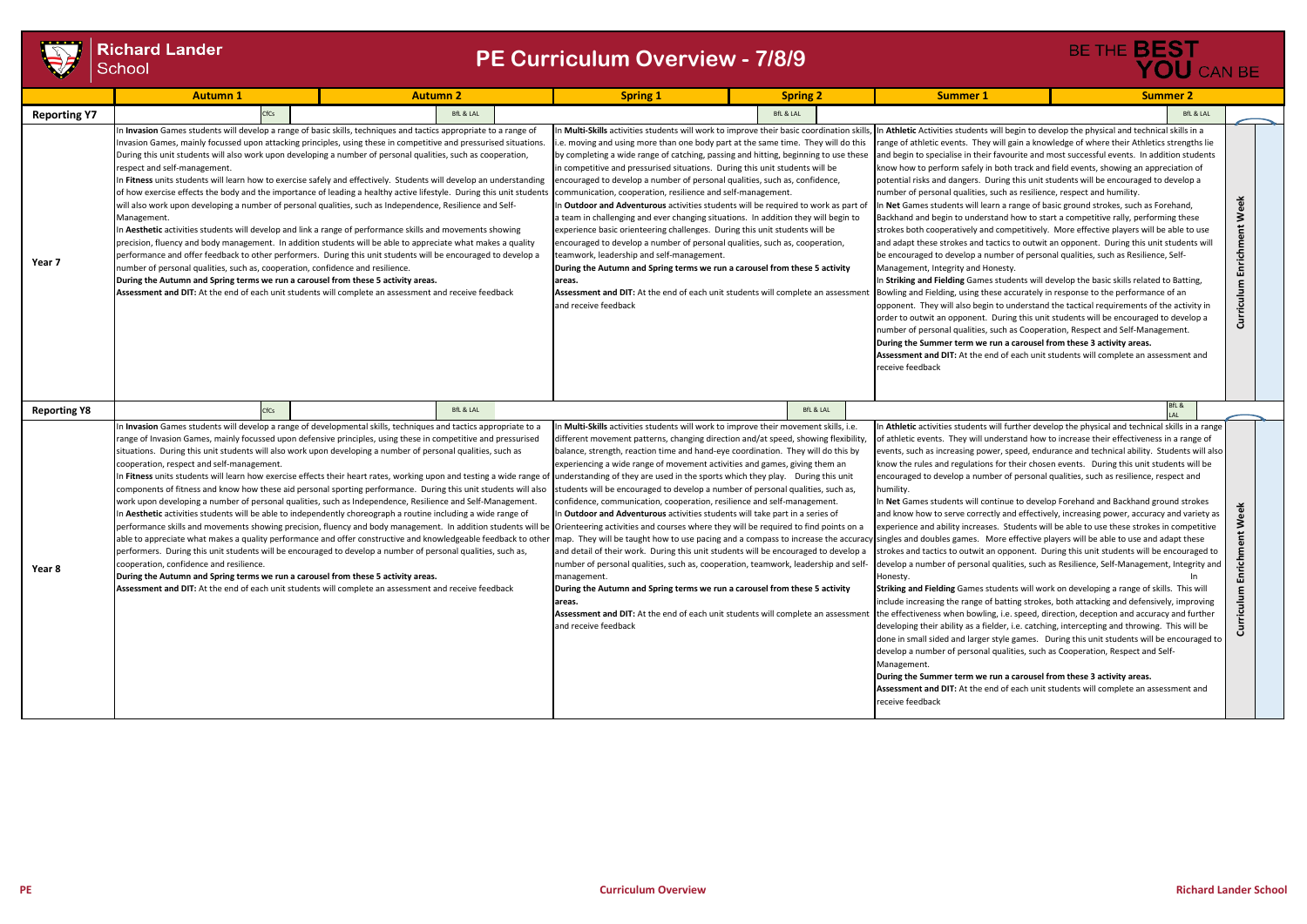| <b>Reporting Y9</b> | <b>CfCs</b>                                                                                                                                                                                                                                                                                                                                                                                                                                                                                                                                                                                                                                                                                                                                                                                                                                                                                                                                                                                                                                                                                                                                                                                                                                                                                                                                                                                               | <b>BfL &amp; LAL</b> | BfL & LAL                                                                                                                                                                                                                                                                                                                                                                                                                                                                                                                                                                                                                                                                                                                                                                                                                                                                                                                                                                                                                                                                                                                                                | <b>BfL &amp; LAL</b>                                                                                                                                                                                                                                                                                                                                                                                                                                                                                                                                                                                                                                                                                                                                                                                                                                                                                                                                                                                                                                                                                                                                                                                                                                                                                                                                                                                                                                                                                                                                                                                                                    |                                      |
|---------------------|-----------------------------------------------------------------------------------------------------------------------------------------------------------------------------------------------------------------------------------------------------------------------------------------------------------------------------------------------------------------------------------------------------------------------------------------------------------------------------------------------------------------------------------------------------------------------------------------------------------------------------------------------------------------------------------------------------------------------------------------------------------------------------------------------------------------------------------------------------------------------------------------------------------------------------------------------------------------------------------------------------------------------------------------------------------------------------------------------------------------------------------------------------------------------------------------------------------------------------------------------------------------------------------------------------------------------------------------------------------------------------------------------------------|----------------------|----------------------------------------------------------------------------------------------------------------------------------------------------------------------------------------------------------------------------------------------------------------------------------------------------------------------------------------------------------------------------------------------------------------------------------------------------------------------------------------------------------------------------------------------------------------------------------------------------------------------------------------------------------------------------------------------------------------------------------------------------------------------------------------------------------------------------------------------------------------------------------------------------------------------------------------------------------------------------------------------------------------------------------------------------------------------------------------------------------------------------------------------------------|-----------------------------------------------------------------------------------------------------------------------------------------------------------------------------------------------------------------------------------------------------------------------------------------------------------------------------------------------------------------------------------------------------------------------------------------------------------------------------------------------------------------------------------------------------------------------------------------------------------------------------------------------------------------------------------------------------------------------------------------------------------------------------------------------------------------------------------------------------------------------------------------------------------------------------------------------------------------------------------------------------------------------------------------------------------------------------------------------------------------------------------------------------------------------------------------------------------------------------------------------------------------------------------------------------------------------------------------------------------------------------------------------------------------------------------------------------------------------------------------------------------------------------------------------------------------------------------------------------------------------------------------|--------------------------------------|
| Year 9              | In Invasion Games students will develop a range of advanced skills, techniques and tactics appropriate to a range<br>of Invasion Games, using these in competitive and pressurised situations. At this stage students will be able to<br>appropriately select the correct decisions and responses to make in complicated and ever changing environments.<br>During this unit students will also work upon developing a number of personal qualities, such as cooperation,<br>respect and self-management.<br>In Fitness units students will experience a range of different training methods and be able to apply these to their<br>own fitness requirements. They will also develop fitness specific knowledge which will be useful to them in the<br>future, such as naming muscles, training zones and fitness for life. During this unit students will also work upon<br>developing a number of personal qualities, such as Independence, Resilience and Self-Management.<br>opportunity to take part in Trampolining to further extend their experiences. During this unit students will be<br>lencouraged to develop a number of personal qualities, such as, cooperation, confidence and resilience.<br>During the Autumn and Spring terms we run a carousel from these 5 activity areas.<br>Assessment and DIT: At the end of each unit students will complete an assessment and receive feedback |                      | their coordination and movement abilities, placing them in unfamiliar and highly<br>pressurised situations. During this unit students will be encouraged to develop a<br>number of personal qualities, such as, confidence, communication, cooperation,<br>resilience and self-management.<br>In Aesthetic activities students will experience and perform using a wide variety of different apparatus, genres and a number of leadership sessions and appreciate what makes effective sports<br>group situations, undertaking a number of challenges in Aesthetic environments. Some students may also get the lleadership. Many students will get the opportunity to lead parts of sports activities  management.<br>and be able to evaluate the effectiveness of their performance. During this unit<br>students will be encouraged to develop a number of personal qualities, such as,<br>cooperation, teamwork, leadership and self-management.<br>During the Autumn and Spring terms we run a carousel from these 5 activity<br>areas.<br>Assessment and DIT: At the end of each unit students will complete an assessment<br>and receive feedback | n Multi-Skills activities students will link coordination and movement skills, and be  In Athletic activities students will take part in a number of track and field events. Here they<br>able to apply these accurately to a range of different games 'non traditional' games will be challenged to achieve their personal best and understand where their strengths and<br>. activities. They will experience a range of activities and games which will challenge vweaknesses lie. Students will use athletics sessions to further specialise and prepare for<br>intra and inter-school athletics competitions. During this unit students will be encouraged<br>to develop a number of personal qualities, such as resilience, respect and humility.<br>In Striking and Fielding Games students will be challenged physically and mentally in a<br>variety of complex and highly pressurised situations . Here they will be required to show an<br>In Leadership students will know the skills, qualities and responsibilities of a leader,  advanced application of skills, tactics and techniques, being encouraged to enjoy competing<br>and different types of sports leaders. They will have the opportunity to experience with and against their peers. During this unit students will also work upon developing a<br>number of personal qualities, such as cooperation, teamwork, respect and self-<br>During the Summer term we run a carousal from the 6 activity areas with Sports Leaders<br>being an option.<br>Assessment and DIT: At the end of each unit students will complete an assessment and<br>receive feedback | eek<br>3<br>Enrichment<br>Curriculum |